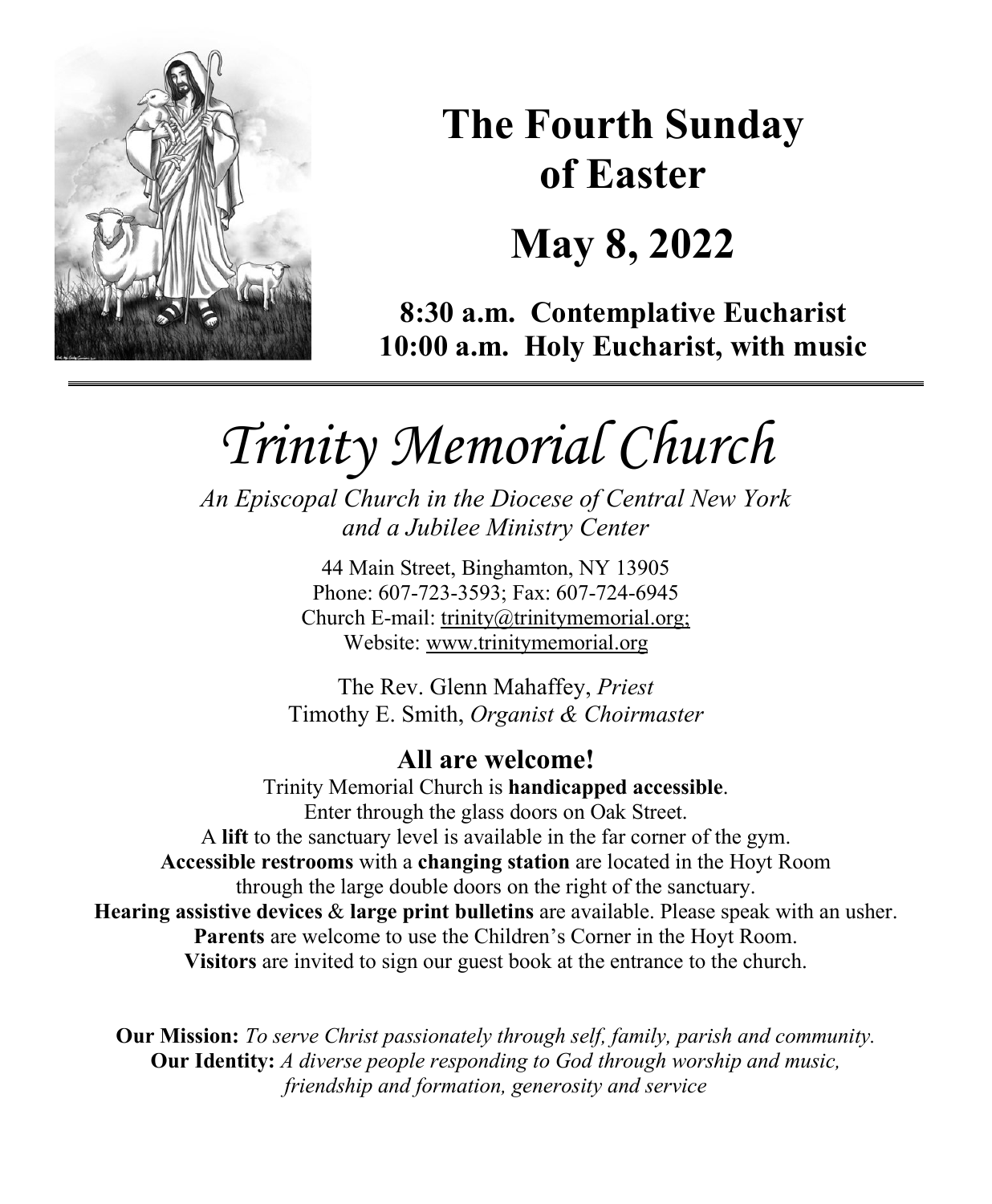## **The Gathering**

#### **Prelude** Rhosymedre R.V. Williams

#### **Welcome and Announcements**

## **Hymn 205 Good Christians All, Rejoice and Sing!** *Gelobt sei Gott*

*(Hymns are found in the blue 1982 Hymnal)*

## **Opening Acclamation and Collect for Purity**

*Priest* Alleluia. Christ is risen. *People The Lord is risen indeed. Alleluia. Priest* Let us pray. Almighty God, to you all hearts are open, all desires known, and from you no secrets are hid: Cleanse the thoughts of our hearts by the inspiration of your Holy Spirit, that we may perfectly love you, and worthily magnify your holy Name; through Christ our Lord. *Amen.*

*8:30am the People read the Gloria.* **Gloria S-278** William Mathias

*Glory to God in the highest, and peace to his people on earth. Lord God, heavenly King, almighty God and Father, we worship you, we give you thanks, we praise you for your glory. Lord Jesus Christ, only Son of the Father, Lord God, Lamb of God, you take away the sin of the world: have mercy on us; you are seated at the right hand of the Father receive our prayer. For you alone are the Holy One, you alone are the Lord, you alone are the Most High, Jesus Christ, with the Holy Spirit, in the glory of God the Father. Amen.*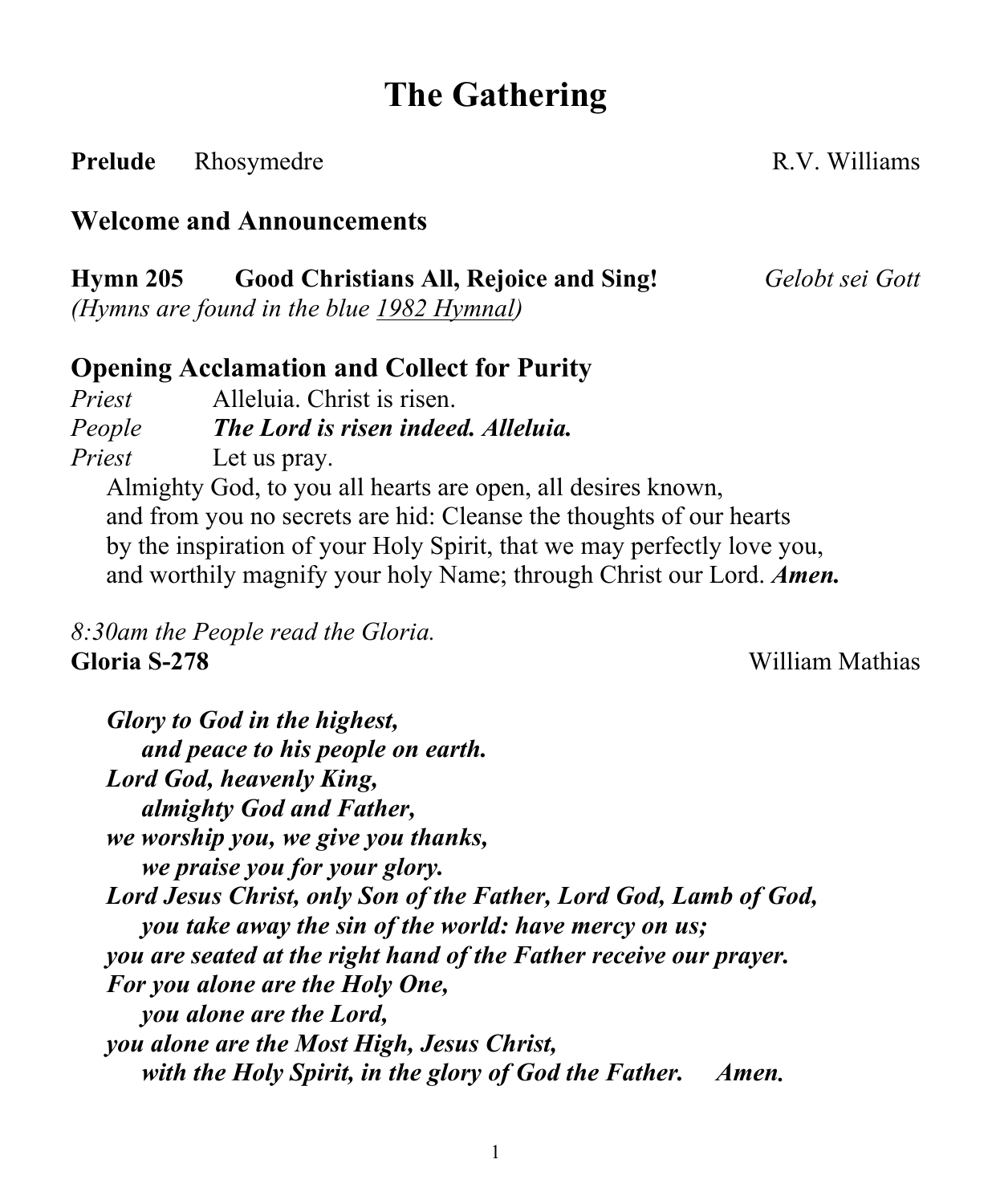## **The Collect of the Day**

*Priest* The Lord be with you.

*People And also with you.*

*Priest* Let us pray

O God, whose Son Jesus is the good shepherd of your people: Grant that when we hear his voice we may know him who calls us each by name, and follow where he leads; who, with you and the Holy Spirit, lives and reigns, one God, for ever and ever. *Amen.*

## **The Lessons**

## **The First Lesson: Acts 9:36-43**

Now in Joppa there was a disciple whose name was Tabitha, which in Greek is Dorcas. She was devoted to good works and acts of charity. At that time she became ill and died. When they had washed her, they laid her in a room upstairs.

Since Lydda was near Joppa, the disciples, who heard that Peter was there, sent two men to him with the request, "Please come to us without delay." So Peter got up and went with them; and when he arrived, they took him to the room upstairs. All the widows stood beside him, weeping and showing tunics and other clothing that Dorcas had made while she was with them.

Peter put all of them outside, and then he knelt down and prayed. He turned to the body and said, "Tabitha, get up." Then she opened her eyes, and seeing Peter, she sat up. He gave her his hand and helped her up. Then calling the saints and widows, he showed her to be alive. This became known throughout Joppa, and many believed in the Lord. Meanwhile he stayed in Joppa for some time with a certain Simon, a tanner.

*Lector* The Word of the Lord. *People Thanks be to God*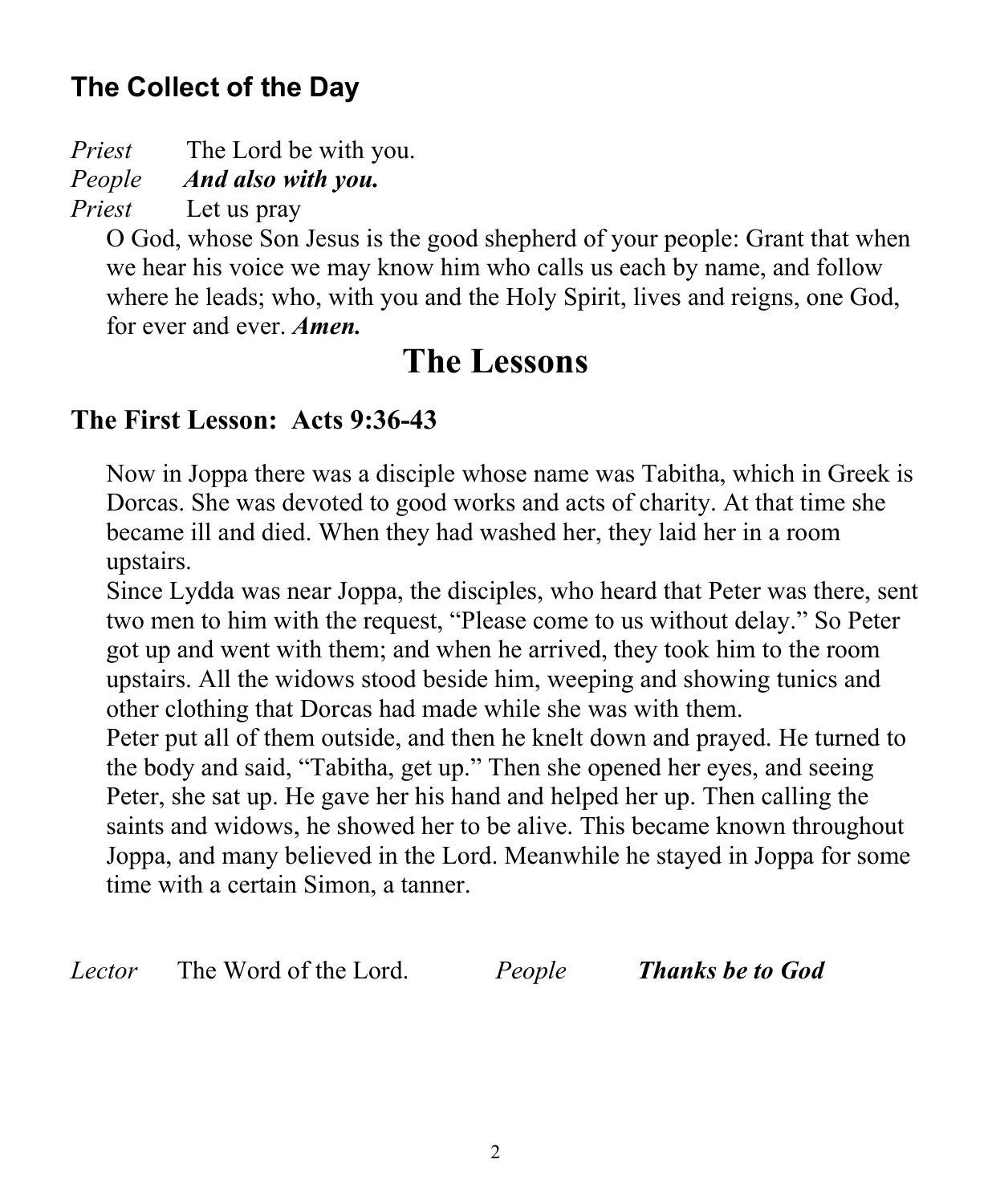*8:30 the Psalm is read 10 am the Psalm is sung by the choir.*

## **Psalm 23** The King of Love My Shepherd Is Peter Brown

## **The Second Reading**: **Revelation 7:9-17**

I looked, and there was a great multitude that no one could count, from every nation, from all tribes and peoples and languages, standing before the throne and before the Lamb, robed in white, with palm branches in their hands. They cried out in a loud voice, saying,

"Salvation belongs to our God who is seated on the throne, and to the Lamb!"

And all the angels stood around the throne and around the elders and the four living creatures, and they fell on their faces before the throne and worshiped God, singing,

```
"Amen! Blessing and glory and wisdom
and thanksgiving and honor
and power and might
be to our God forever and ever!
    Amen"
```
Then one of the elders addressed me, saying, "Who are these, robed in white, and where have they come from?" I said to him, "Sir, you are the one that knows." Then he said to me, "These are they who have come out of the great ordeal; they have washed their robes and made them white in the blood of the Lamb.

For this reason, they are before the throne of God, and worship him day and night within his temple, and the one who is seated on the throne will shelter them.

They will hunger no more, and thirst no more; the sun will not strike them, nor any scorching heat;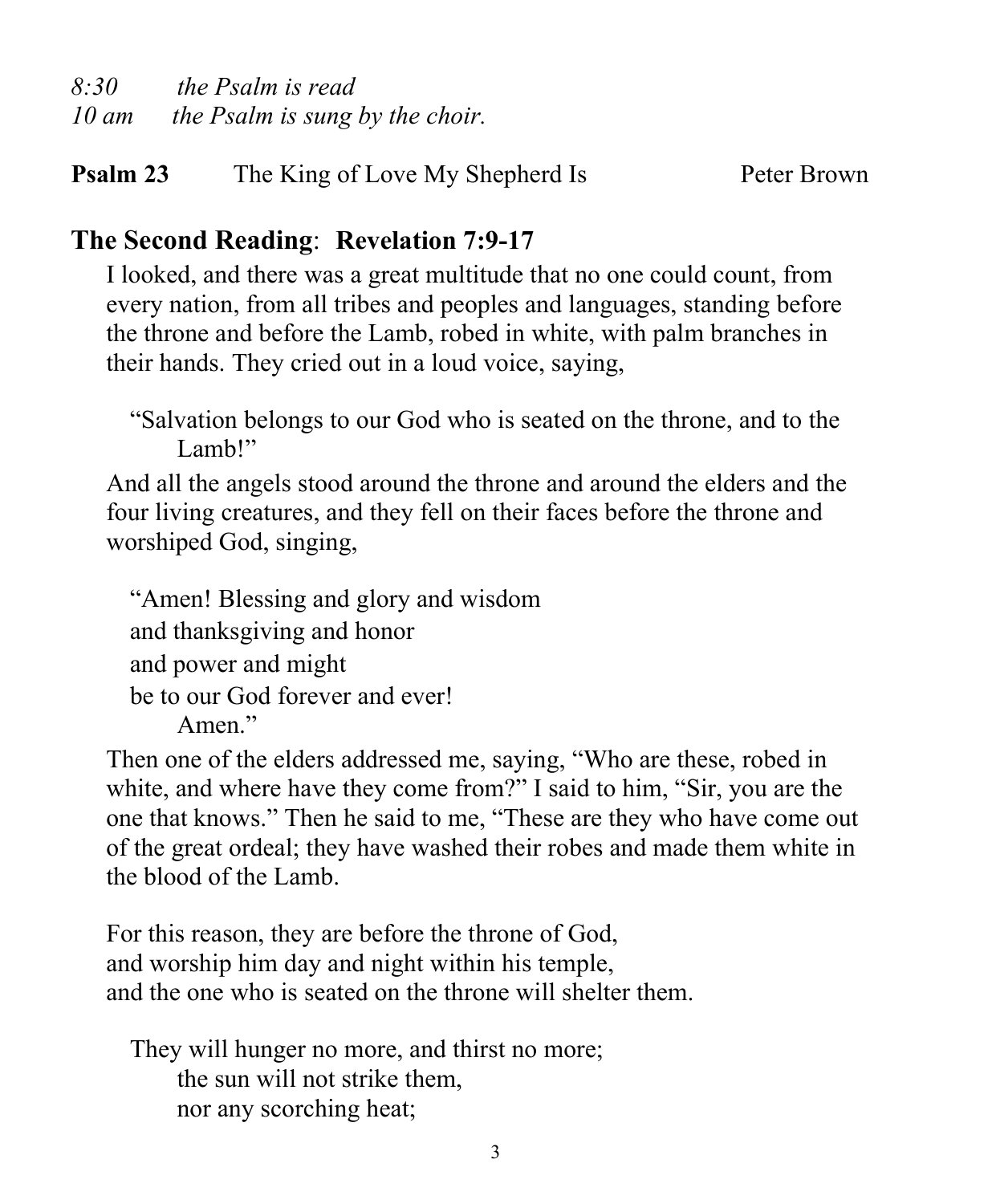for the Lamb at the center of the throne will be their shepherd, and he will guide them to springs of the water of life, and God will wipe away every tear from their eyes."

*Lector* The Word of the Lord. *People Thanks be to God.*

#### **Hymn 184 Christ the Lord Is Risen Again** *Christ is erstanden*

*Priest* The Holy Gospel of our Lord Jesus Christ according to John. *People Glory to you, Lord Christ.*

#### **The Holy Gospel: John 10:22-30**

At that time the festival of the Dedication took place in Jerusalem. It was winter, and Jesus was walking in the temple, in the portico of Solomon. So the Jews gathered around him and said to him, "How long will you keep us in suspense? If you are the Messiah, tell us plainly." Jesus answered, "I have told you, and you do not believe. The works that I do in my Father's name testify to me; but you do not believe, because you do not belong to my sheep. My sheep hear my voice. I know them, and they follow me. I give them eternal life, and they will never perish. No one will snatch them out of my hand. What my Father has given me is greater than all else, and no one can snatch it out of the Father's hand. The Father and I are one."

*Priest* The Gospel of the Lord. *People Praise to you, Lord Christ.*

## **SermonThe Rev. Glenn Mahaffey**

**The Apostle's Creed**

*I believe in God, the Father almighty, creator of heaven and earth.*

*I believe in Jesus Christ, his only Son, our Lord. He was conceived by the power of the Holy Spirit and born of the Virgin Mary. He suffered under Pontius Pilate, was crucified, died, and was buried.*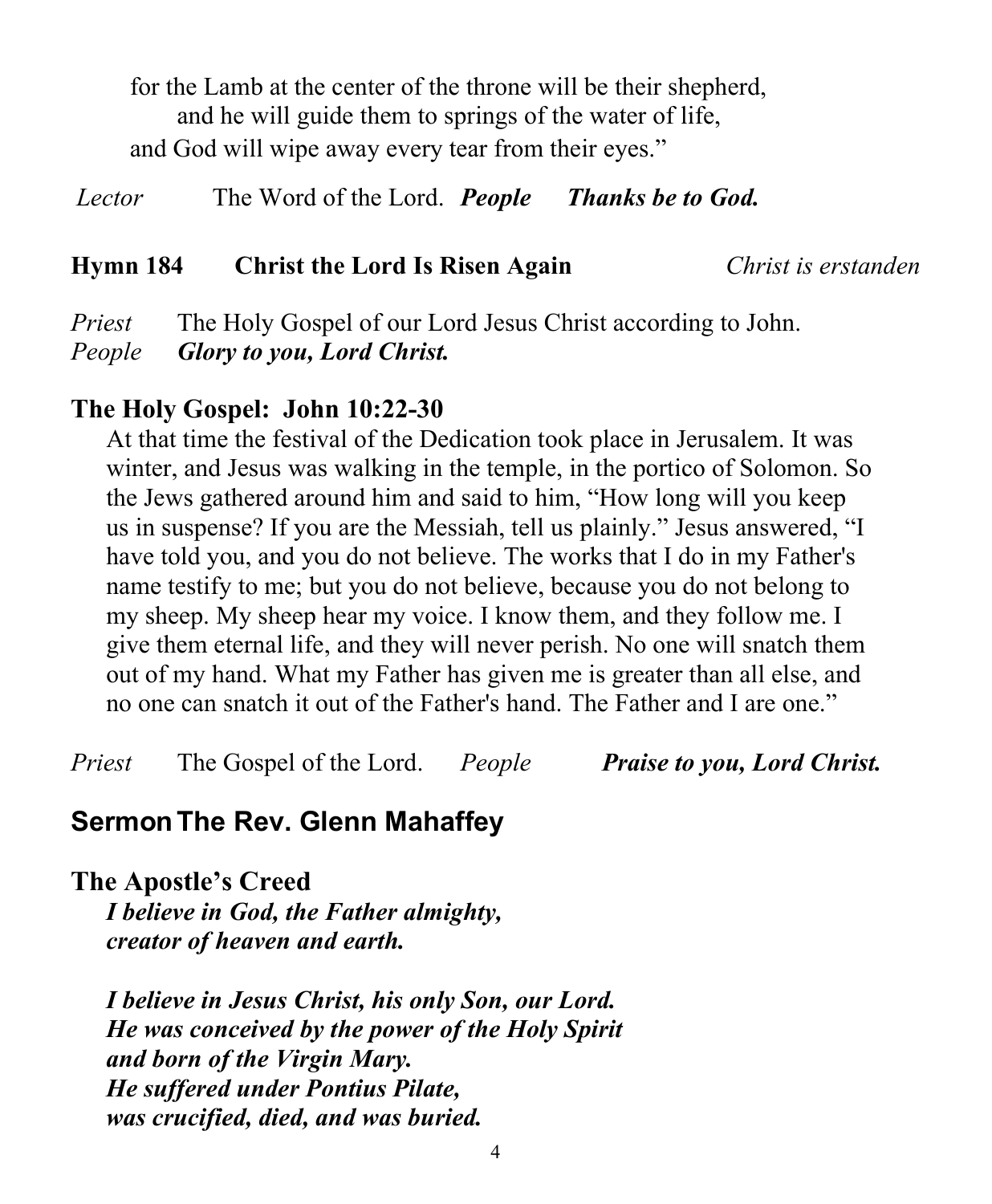*He descended to the dead. On the third day he rose again. He ascended into heaven, And is seated at the right hand of the Father. He will come again to judge the living and the dead.*

*I believe in the Holy Spirit, the holy catholic Church, the communion of saints, the forgiveness of sins, the resurrection of the body, and the life everlasting. Amen.*

*(You may be seated.)* **Orison** Day by Day **Harold Friedell** 

**The Prayers of the People** *(adapted from the New Zealand Book of Prayer)* Father, enliven the Church for its mission *that we may be salt of the earth and light to the world.*

We pray for Michael, our Presiding Bishop, for DeDe our Bishop, for Glenn our Priest and for all the lay leaders and members of this congregation. O Lord, breathe fresh life into your people

## *Give us power to reveal Christ in word and action.*

We pray for the world, especially for the hungry, the poor, those who are caught in the midst of discord, especially in the Ukraine, Israel and other countries experiencing armed conflict. Creator of all, lead us and every people into ways of justice and peace.

## *That we may respect one another in freedom and truth.*

Awaken in us a sense of wonder for the earth and all that is in it. *Teach us to care creatively for its resources.*

We pray for the community: especially for those who struggle in our community. God of truth, inspire with your wisdom Joe, our President, Kathy our Governor and Jared our Mayor and all those whose decisions affect the lives of others, *that all may act with integrity and courage.*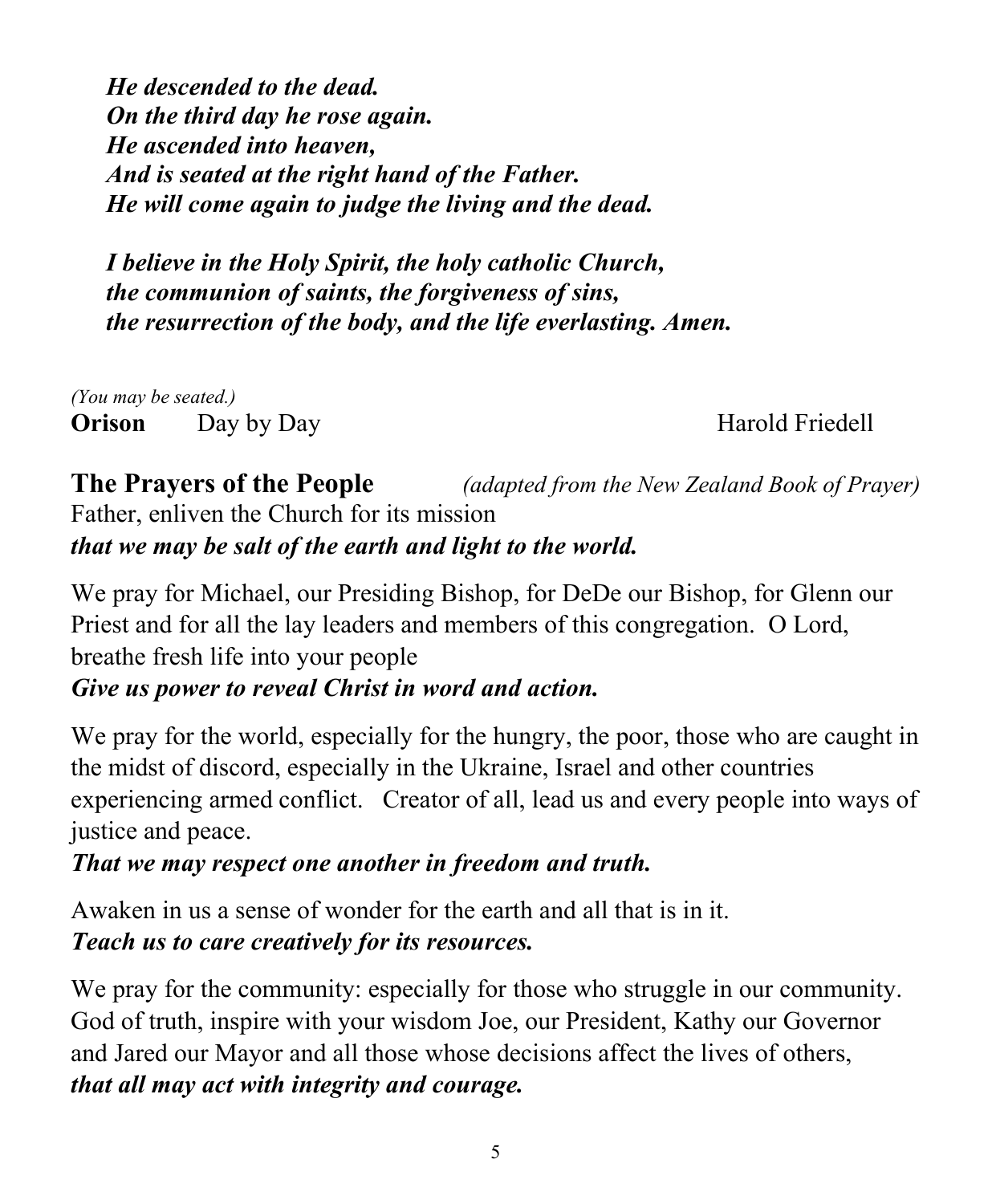We pray for those who are celebrating birthdays this week Brian Evans, Pamela Keeler and Dorothy Hatounian. We also pray for Phil & Cynthia Evans and Rick & Lynne Lacey who celebrate their anniversary this week and for all mothers and those who are responsible for raising children, *(People may add the names of their mother or other own thanksgivings)* Give grace to all whose lives are linked with ours,

## *May we serve Christ in one another, and love as he loves us.*

We pray for those in need: O Lord, we pray for the poor, those who suffer from mental illness, those who suffer from addictions and compulsions beyond their control, and especially for the sick and those who have asked our prayers, Diane, Christine, Pam, Drieux, Katherine Bigelow, Michael Abbott Copeland, Rudy, Nancy Campbell, Andrew & Mary, Michael Lawler, Ida Fernandes, Michelle, Jeremy & Kristen, Charles Levchak, Virginia Chatterton, Samantha & Mike McMullen, Berniece Georges, Melissa, Chad & Kelly, Chucky, Lawrence, Katherine Corse, Milton Fortner, Rayleen and Teresa. . . are there others? (*Please feel free to share your prayers silently or aloud*) God of hope, comfort and restore all who suffer in body, mind or spirit. *May they know the power of your healing love.*

Make us willing agents of your compassion. *Strengthen us as we share in making people whole.*

We remember those who have died.

## *Father, into your hands we commend them.*

Give comfort to those who mourn. *Bring them peace in their time of loss.* We praise you for all your saints who have entered your eternal glory. *May their example inspire and encourage us. Lord, you have called us to serve you. Grant that we may walk in your presence: your love in our hearts, your truth in our minds, your strength in our wills; until, at the end of our journey, we know the joy of our homecoming and the welcome of your embrace, through Jesus Christ our Lord. Amen.*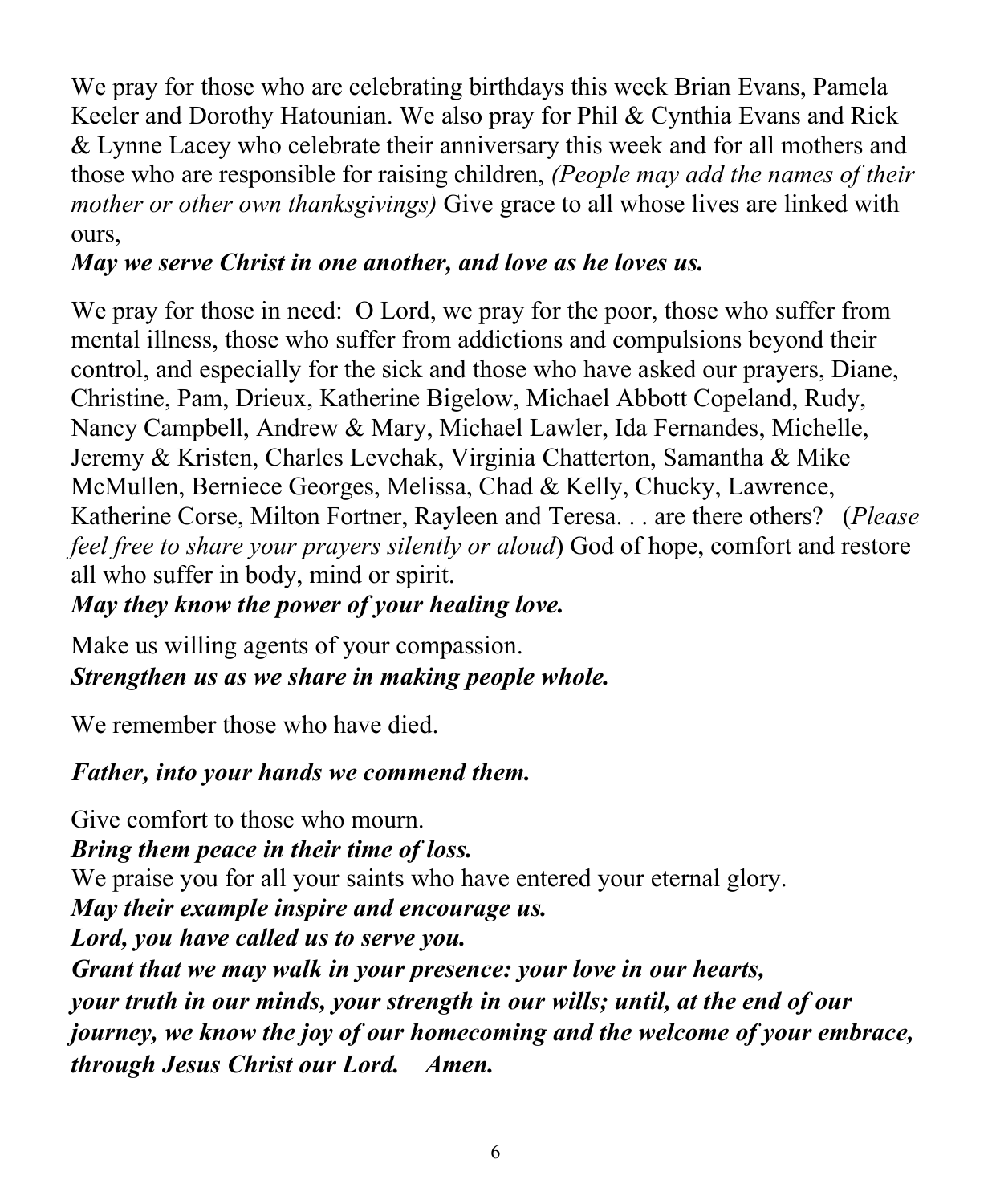## **The Peace**

*Priest* The peace of the Lord be always with you. *People And also with you.*

## **The Holy Communion**

### **The Offertory Sentence**

| Anthem                                                                                                   | Now the Green Blade Riseth                                                                                                                                                                                                                                 | Simon Lindley |  |
|----------------------------------------------------------------------------------------------------------|------------------------------------------------------------------------------------------------------------------------------------------------------------------------------------------------------------------------------------------------------------|---------------|--|
|                                                                                                          | Now the green blade riseth from the buried grain,                                                                                                                                                                                                          |               |  |
|                                                                                                          | Wheat that in the dark earth many days has lain;<br>Love lives again, that with the dead has been:                                                                                                                                                         |               |  |
|                                                                                                          |                                                                                                                                                                                                                                                            |               |  |
|                                                                                                          | Love is come again, like wheat that springeth green.                                                                                                                                                                                                       |               |  |
|                                                                                                          | In the grave they laid him, love whom men had slain,<br>Thinking that never he would wake again.                                                                                                                                                           |               |  |
|                                                                                                          |                                                                                                                                                                                                                                                            |               |  |
| Laid in the earth like grain that sleeps unseen:<br>Love is come again, like wheat that springeth green, |                                                                                                                                                                                                                                                            |               |  |
|                                                                                                          |                                                                                                                                                                                                                                                            |               |  |
|                                                                                                          | Forth he came at Easter, like the risen grain,<br>He that for three days in the grave had lain.<br>Quick from the dead my risen Lord is seen:<br>Love is come again, like wheat that springeth green.<br>When our hearts are wintry, grieving, or in pain, |               |  |
|                                                                                                          |                                                                                                                                                                                                                                                            |               |  |
|                                                                                                          |                                                                                                                                                                                                                                                            |               |  |
|                                                                                                          |                                                                                                                                                                                                                                                            |               |  |
|                                                                                                          |                                                                                                                                                                                                                                                            |               |  |
| Thy touch can call us back to life again;                                                                |                                                                                                                                                                                                                                                            |               |  |
|                                                                                                          | Fields of our hearts that dead and bare have been:                                                                                                                                                                                                         |               |  |
|                                                                                                          | Love is come again, like wheat that springeth green.                                                                                                                                                                                                       |               |  |

**Presentation Hymn 205, stanza 5** *Gelobt sei Gott*

## *To God the Father, God the Son, to God the Spirit, always One, We sing for the life in us begun: Alleluia!*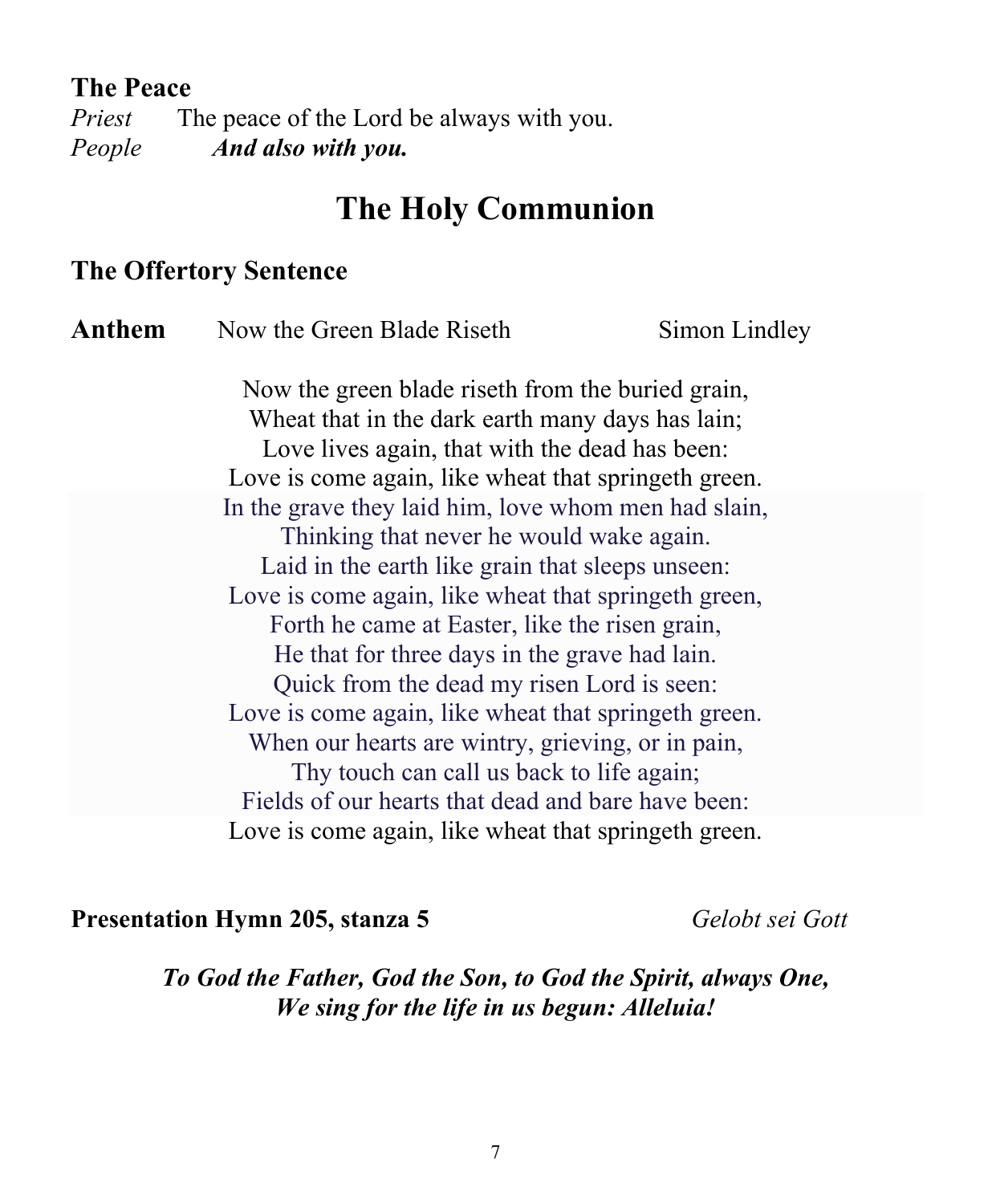## **The Great Thanksgiving** *(Eucharistic Prayer A) (BCP p. 362)*

| Priest | The Lord be with you.                                              |
|--------|--------------------------------------------------------------------|
| People | And also with you.                                                 |
| Priest | Lift up your hearts.                                               |
| People | We lift them to the Lord.                                          |
| Priest | Let us give thanks to the Lord our God.                            |
| People | It is right to give our thanks and praise.                         |
| Priest | It is right, and a good and joyful thing, always and everywhere to |
|        | give thanks to you, Father Almighty, Creator of heaven and earth.  |

But chiefly are we bound to praise you for the glorious resurrection of your Son Jesus Christ our Lord; for he is the true Paschal Lamb, who was sacrificed for us, and has taken away the sin of the world. By his death he has destroyed death, and by his rising to life again he has won for us everlasting life.

Therefore we praise you, joining our voices with Angels and Archangels and with all the company of heaven, who for ever sing this hymn to proclaim the glory of your Name.

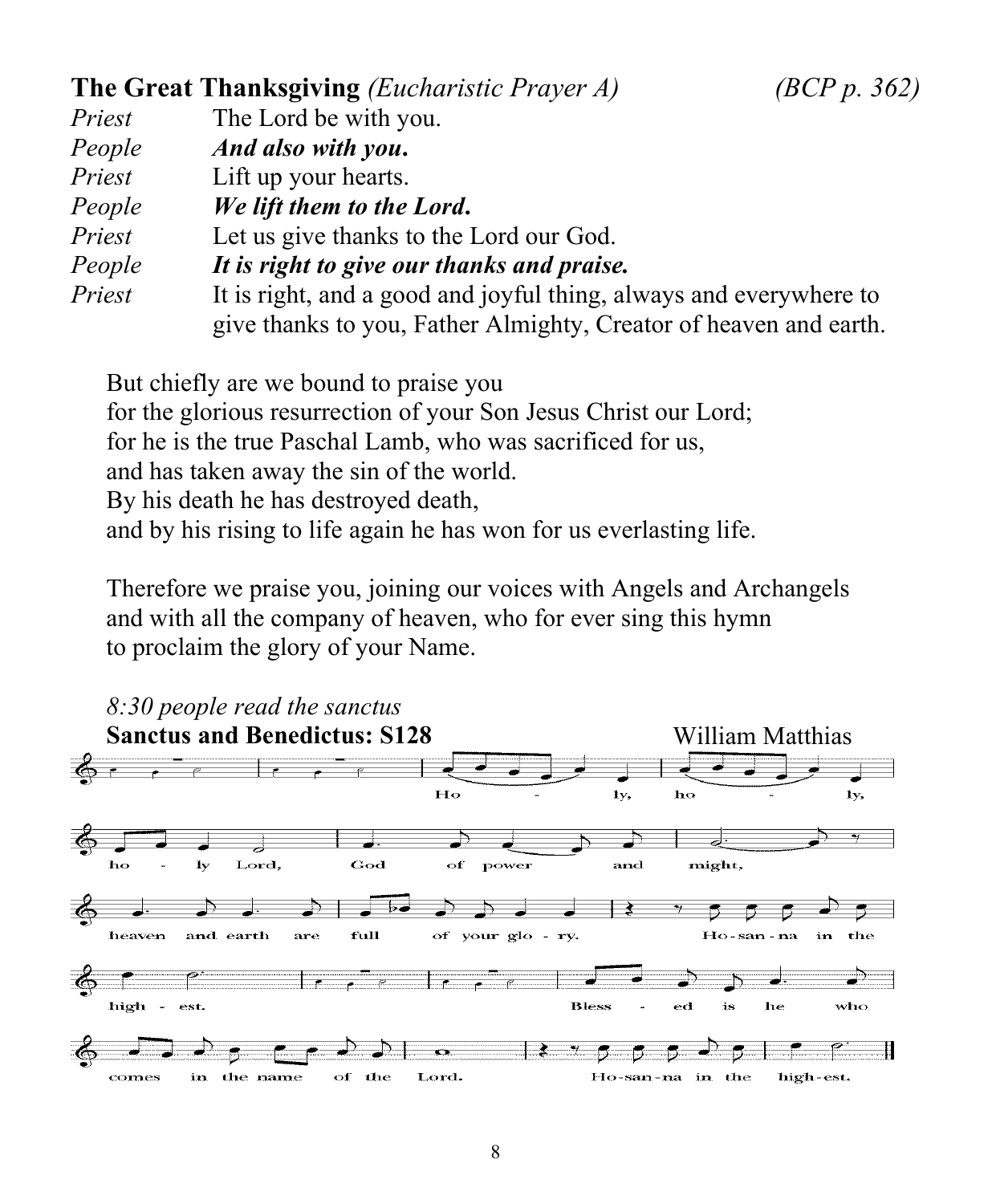### *Priest*

Holy and gracious Father: In your infinite love you made us for yourself; and, when we had fallen into sin and become subject to evil and death, you, in your mercy, sent Jesus Christ, your only and eternal Son, to share our human nature, to live and die as one of us, to reconcile us to you, the God and Father of all. He stretched out his arms upon the cross, and offered himself in obedience to your will, a perfect sacrifice for the whole world.

On the night he was handed over to suffering and death, our Lord Jesus Christ took bread; and when he had given thanks to you, he broke it, and gave it to his disciples, and said, "Take, eat: This is my Body, which is given for you. Do this for the remembrance of me."

After supper he took the cup of wine; and when he had given thanks, he gave it to them, and said, "Drink this, all of you: This is my Blood of the new Covenant, which is shed for you and for many for the forgiveness of sins.

Whenever you drink it, do this for the remembrance of me."

Therefore, we proclaim the mystery of faith:

*Christ has died. Christ is risen. Christ will come again***.**

We celebrate the memorial of our redemption, O Father, in this sacrifice of praise and thanksgiving. Recalling his death, resurrection, and ascension, we offer you these gifts. Sanctify them by your Holy Spirit to be for your people the Body and Blood of your Son, the holy food and drink of new and unending life in him. Sanctify us also that we may faithfully receive this holy Sacrament, and serve you in unity, constancy, and peace;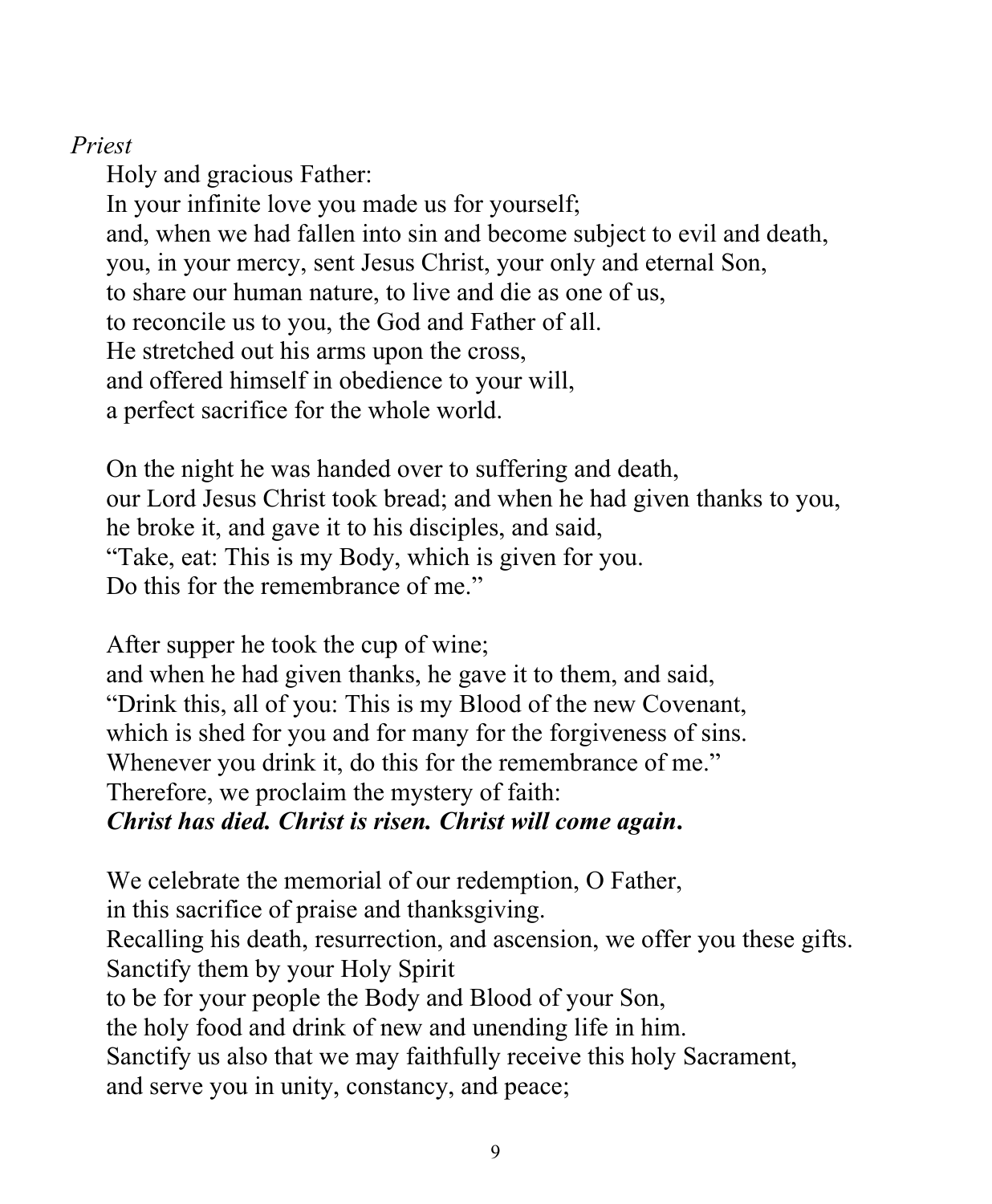and at the last day bring us with all your saints into the joy of your eternal kingdom.

All this we ask through your Son Jesus Christ. By him, and with him, and in him, in the unity of the Holy Spirit all honor and glory is yours, Almighty Father, now and forever. *AMEN***.**

## **The Lord's Prayer**

And now, as our Savior Christ has taught us, we are bold to say *Our Father, who art in heaven, hallowed be thy Name, thy kingdom come, thy will be done, on earth as it is in heaven. Give us this day our daily bread. And forgive us our trespasses, as we forgive those who trespass against us. And lead us not into temptation, but deliver us from evil. For thine is the kingdom, and the power, and the glory, for ever and ever. Amen.* **The Breaking of the Bread 8:30 a.m.** 

*Priest:* Christ our Passover is sacrificed for us *People: Therefore let us keep the feast.*

## **10:00 a.m. Fraction Anthem**

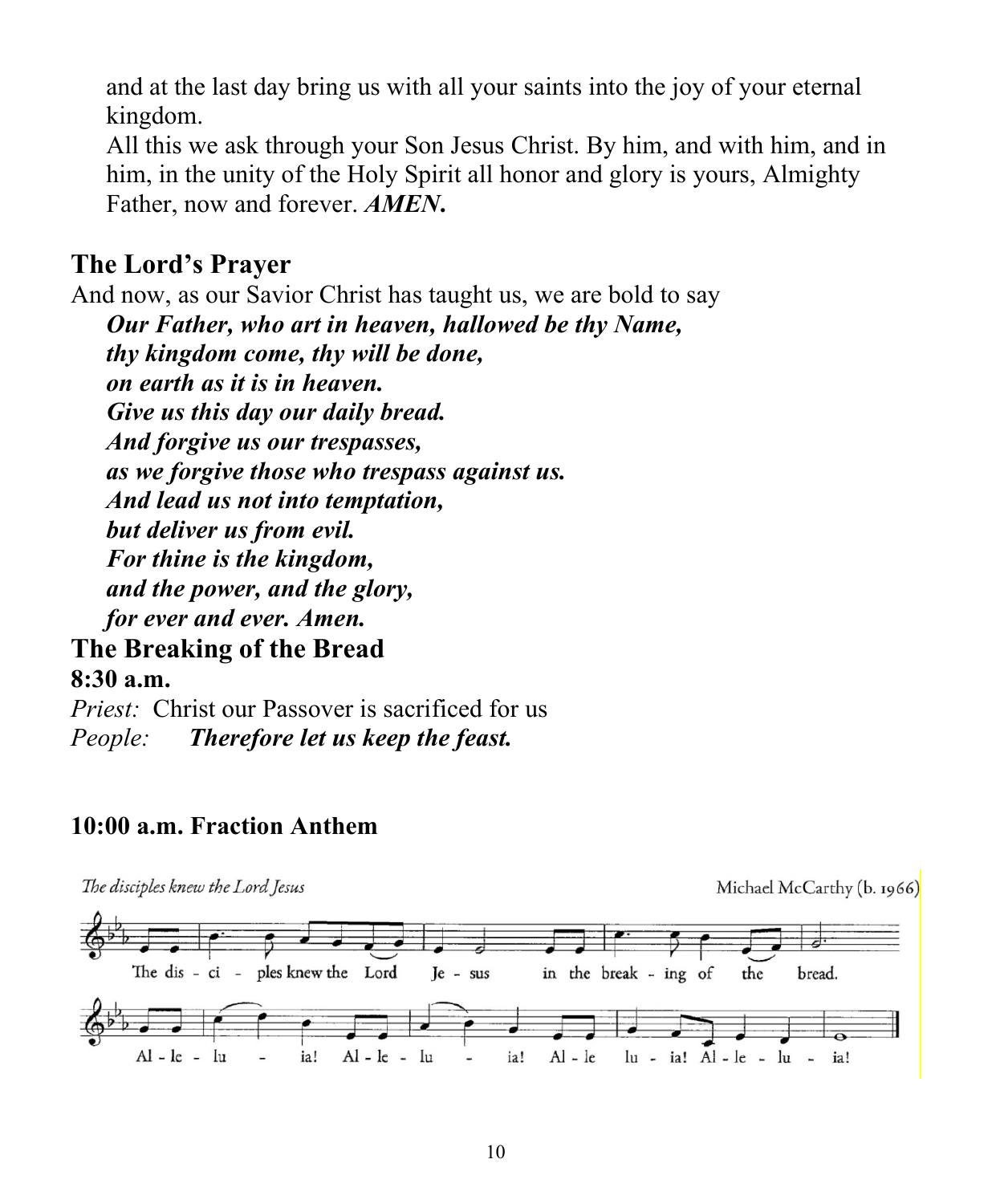## **Ministration of Communion**

*Priest* The Gifts of God for the People of God.

*All are welcome to receive Communion.*

*This is the table, not of the Church, but of the Lord. It is made ready for those who love him and for those who want to love him more. So, come, you who have much faith and you who have little, you who have been here often and you who have not been here long, you who have tried to follow and you who have failed. Come, because it is the Lord who invites you. It is his will that those who want him can meet him here.*

### **Communion Music Hymn 343 Shepherd of Souls, Refresh and Bless** *St. Agnes*

## **Prayer of Thanksgiving**

*Priest* Let us pray. *All God of abundance, you have fed us with the bread of life and cup of salvation; you have united us with Christ and one another; and you have made us one with all your people in heaven and on earth. Now send us forth in the power of your Spirit, that we may proclaim your redeeming love to the world and continue forever in the risen life of Christ our Savior. Amen.*

*Priest* **The Blessing**

| <b>Hymn 366</b>      | <b>Holy God, We Praise Thy Name</b><br>Please join us in singing stanzas 1-4 | Grosser Gott        |
|----------------------|------------------------------------------------------------------------------|---------------------|
| <b>The Dismissal</b> |                                                                              |                     |
| Priest               | Alleluia! Alleluia! Let us go forth into the world in witness to             |                     |
| Christ's love.       |                                                                              |                     |
| People               | <b>Thanks be to God. Alleluia! Alleluia!</b>                                 |                     |
| <b>Postlude</b>      | <b>Holy God, We Praise thy Name</b>                                          | <b>Kevin Norris</b> |

*You are invited to be seated for the postlude.*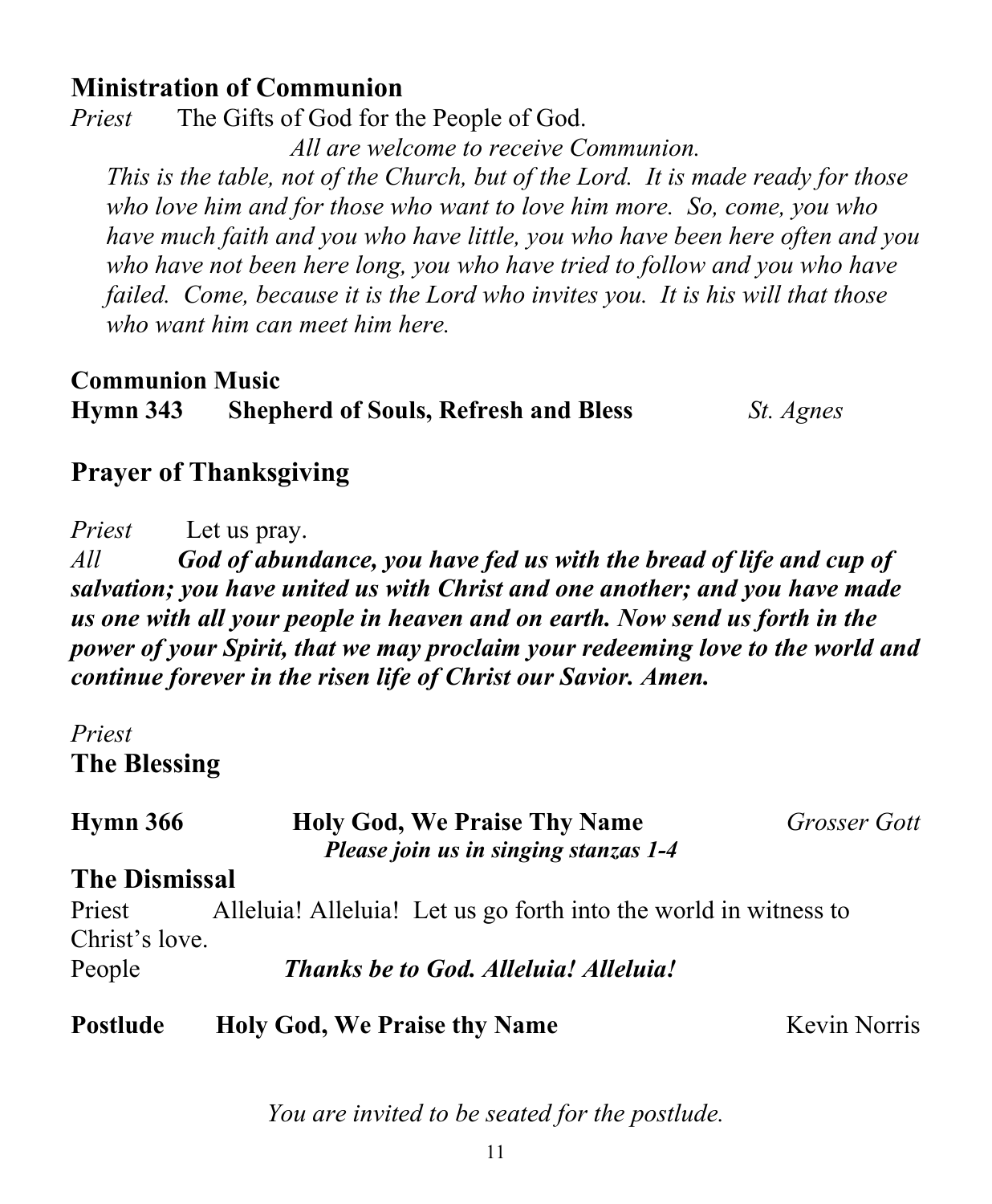## **PRAYER LIST**

Please keep the following in your daily prayers.

**Pray for our church:** For Justin, archbishop of Canterbury; for Michael, presiding bishop; DeDe, our bishop; Glenn, our priest. Pray for our Vestry.

**For Parishes in our Diocese:** we pray for the people of St. John's Episcopal Church in Marcellus and their priest, the Rev. Dr. Steven Moore, and the people of Grace Episcopal Church in Mexico and their priest, the Rev. Holly Eden.

**For our Companion Diocese of El Salvador:** we pray for the people of San Andrés Apóstol, Amatepec, Soyapango, and their priest, the Rev. Guillermo Huezo, and their seminarian, Cruz Torres.

**The Episcopal Church**: we pray for the people of the Diocese of Tennessee and their bishop, the Rt. Rev. John C. Bauerschmidt.

**In the Anglican Communion**: we pray for the people of L'Eglise Anglicane du Rwanda and their prime bishop, the Most Rev. Laurent Mbanda. Pray for the world, especially those in the tornado ravaged United States, the innocents who are caught in the midst of conflict, especially in the Ukraine.

**Pray for those with special needs:** Diane; Christine; Pam; Drieux; Katherine Bigelow; Michael Abbott Copeland; Marcy and the Keeler family; Rudy; Nancy Campbell; Andrew & Mary; Rebecca Seager; Michael Lawler; Ida Fernandes; Michelle; Jeremy & Kristin; Bernice Georges; Chucky; Tom; Rose; Jeff & Nicole; Connie Alexander; Lorraine; Charles Levchak, Virginia Chatterton, Berniece Georges, Samantha & Mike McMullen, Lawrence, Katherine Corse, Rayleen and Deanna.

**Pray for those with continuing needs:** Shawn Kaiser; Jessica, Nancy Pille; Sally; Marsha Brown; Danielle Robbins; Jon Walz Koeppel; Heavenly, Roselle Illsley; Nathaniel Green; Masha Britten; Linda Bobletz,Robert, Gary and Bill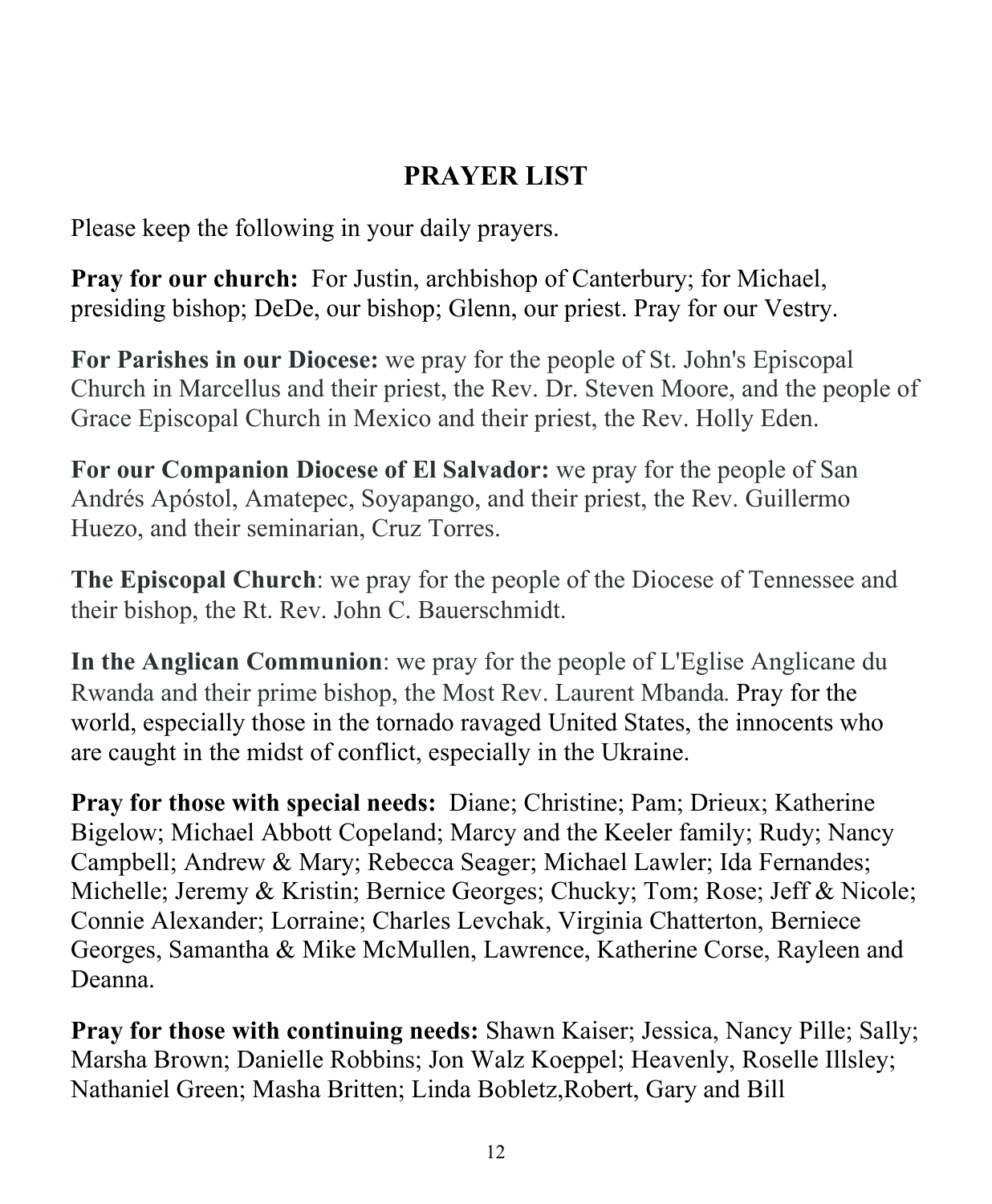**Pray for those celebrating birthdays this week:** We pray for those who are celebrating birthdays this week: Brian Evans, Pamela Keeler and Dorothy Hatounian We also pray for Phil & Cynthia Evans and Rick & Lynne Lacey who celebrate their anniversary this week and for all mothers and those who are responsible for raising children

**Pray for all who govern:** Joe, our president; Kathy, our governor; Jason, our county executive and Jared, our mayor.

**Pray for members, loved ones, and their families in the military:** Kurt Albaugh, Laura & Nick Carter, Darlene Croston, Colin Davis, Wendy Finley, David Komar, Joshua Loch, Marshall Cohen, Ben Sherwood Evans and Seth Thomas.

**Pray for those who have died.**

## **ANNOUNCEMENTS**

**LIVE STREAM:** *Sunday May 8, 2022 at 10 a.m.*

*YouTube: [bit.ly/trinitybinghamton](https://www.youtube.com/c/TrinityMemorialEpiscopalChurch)*

**Trinity Forums are back!** *In-person Forums are held at 11:30 in the Common Room and on TrinityZoom.org*

## **No forum this week.**

*Next week we welcome Deena Dement speaking on "Notes from a Local Therapist: Impacts of the Covid 19 pandemic on mental health care providers and their clients"*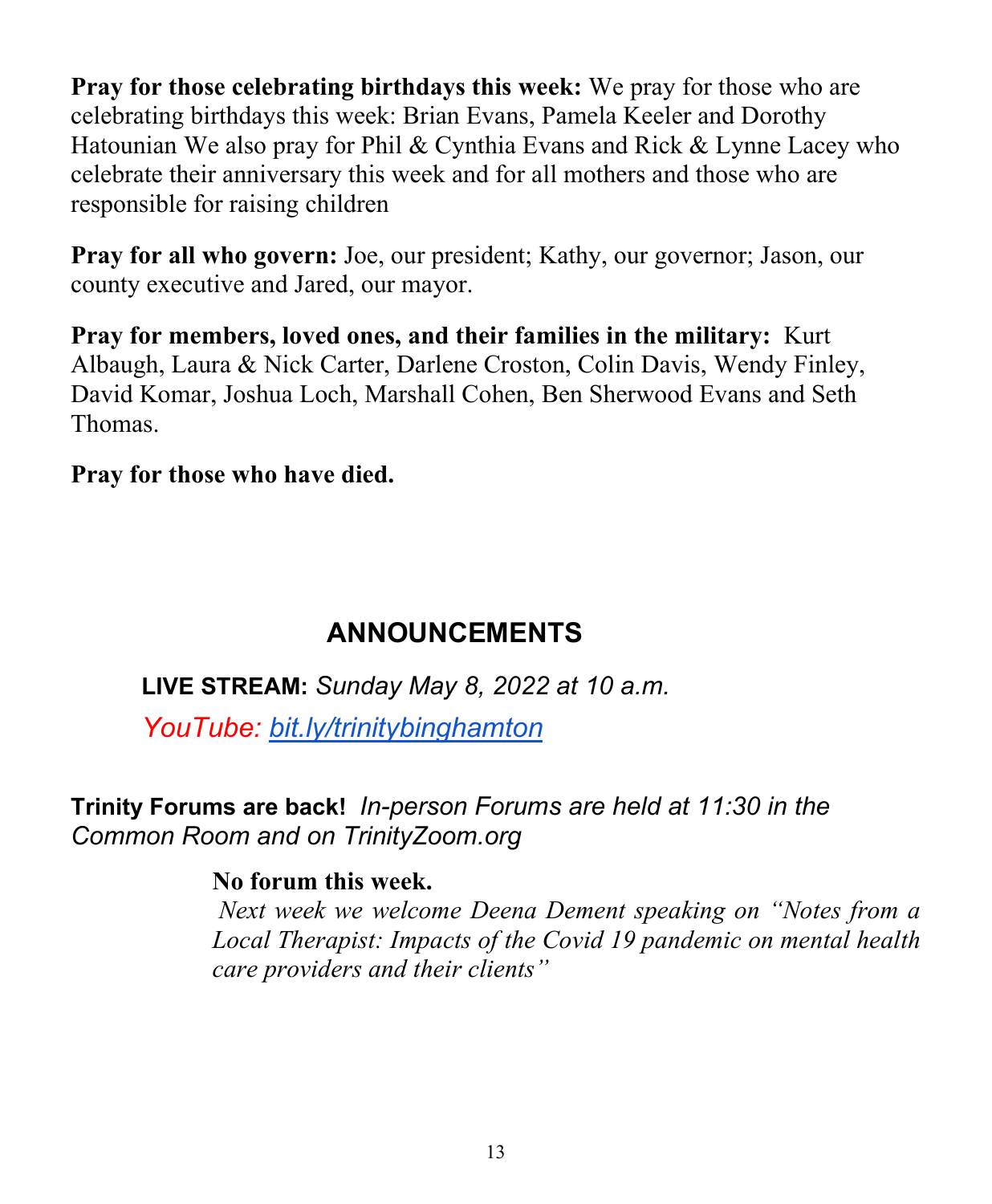## **Calendar**

| Sunday, May 8     | 8:30 & 10am Holy Eucharist with Choir        |
|-------------------|----------------------------------------------|
| Sunday, May 8     | 11:30am Canteen Lunch at the gym door        |
| Monday, May 9     | 9:00am Stepping Stones Quilters- Dining room |
| Tuesday, May 10   | 9:30am Food Bank of the Southern Tier - Gym  |
| Wednesday, May 11 | 7:00pm Choir Practice- Choir room, Su-Casa   |
| Thursday, May 12  | 7:00pm Pickleball – Gym                      |
| Saturday, May 14  | 9:00am Starting from the Bottom              |

## **Worship Ministries**

| May 8, 2022                            | 10:00 a.m.                                   |
|----------------------------------------|----------------------------------------------|
| <b>Altar Guild</b>                     | Gale Bump-Fortner, Sandy Card                |
| <b>Acolyte</b>                         | Phyllis Amenda, Karen Crisafulli, Barb Manzo |
| <b>Worship Leader</b>                  | John Chaffee                                 |
| <b>Eucharistic</b><br><b>Ministers</b> | John Chaffee, Darlene Croston                |
| Lector                                 | <b>Caroline Blake</b>                        |
| <b>Ushers</b>                          | John Lynn, Roxanne Lynn                      |
| <b>Digital Minister</b>                | <b>Bob Kuzia</b>                             |